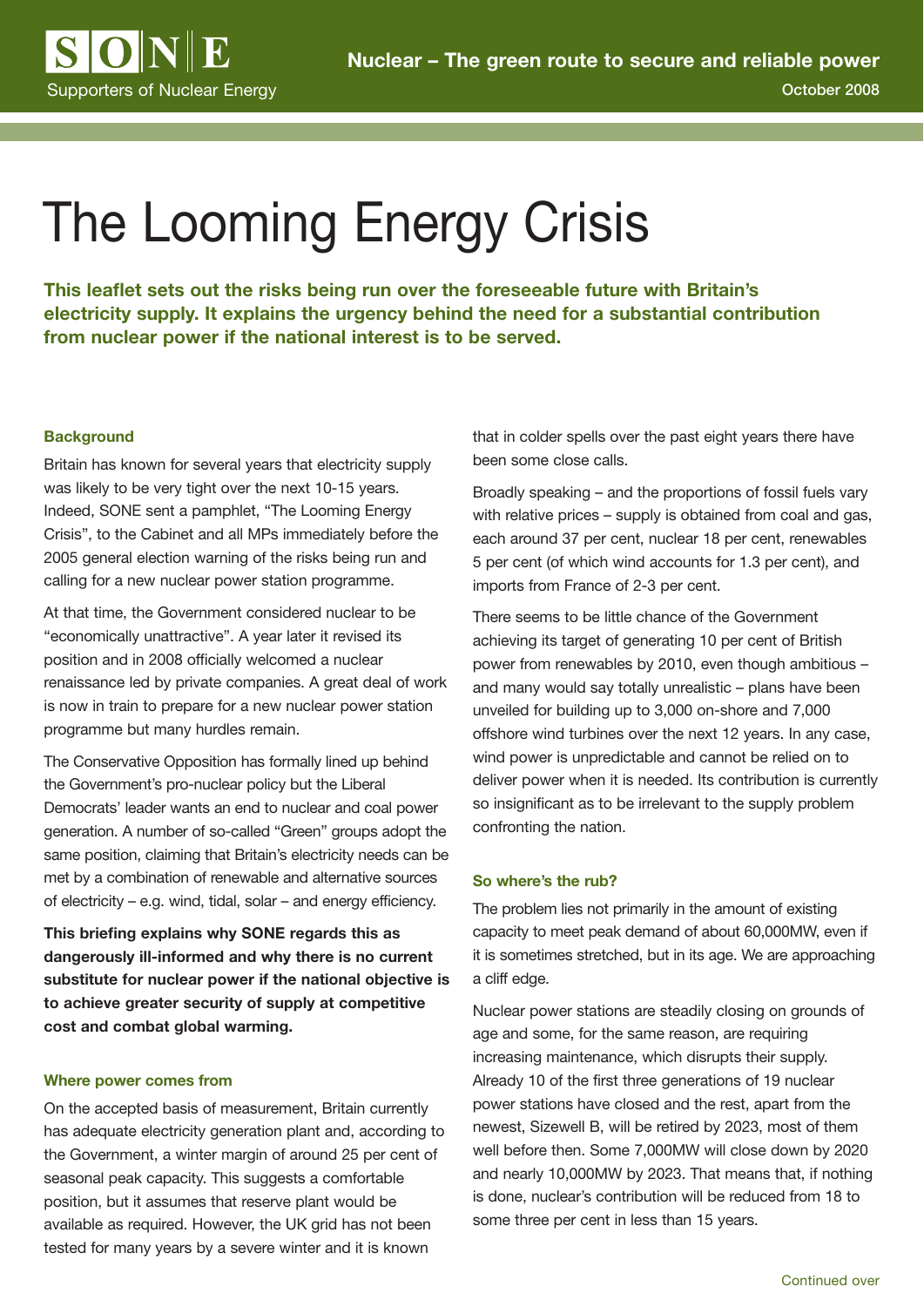Looking at coal, all bar three of the 18 major coal-fired power stations are anything from 35-42 years' old. Again, closures have long been on the cards over the next 10-15 years and will be accelerated by the EU Large Combustion Plant directive for environmental reasons. Within a few years it will become uneconomic to adapt the older power stations to meet these legal emissions requirements. Smaller gasoil power stations are in the same age bracket and hydro-electric schemes, with a much longer life, are typically 40-50 years' old, though some are much older.

The only relatively new element in UK power generation is that fired by natural gas (CCGT). Over the last 18 years some 21,000MW of CCGT stations have been built and more than half of this capacity is at the most 10 years' old. This substitution of gas for coal began in the 1990s and was dubbed "the dash for gas". It accounts for most of the claimed reductions in  $CO<sub>2</sub>$  emissions since 1990.

In other words, most of Britain's electricity generating capacity is wearing out and progressively needs replacing. This is not in dispute. The argument is over how to fill the looming gap.

#### **SONE's position**

SONE is clear how it should be filled. It welcomes all sources provided they can pass the same tests applied to nuclear. These are:

- **•** Are they safe?
- **•** Do they improve security of supply?
- **•** Do they improve or at least safeguard Britain's competitive position?
- **•** Do they combat global warming?

#### **The case for Nuclear**

The case for nuclear can be simply stated:

**Nuclear is safe:** Over the past 50 years nuclear has demonstrated its safety in the UK - not a single death from a radiation accident. The nuclear industry releases only a tiny fraction of the radiation to which all Britons are naturally exposed – indeed, 140 times less than medical science.

Contrary to assertions, it has no problem with handling its "spent" fuel, waste or decommissioning. Decommissioning is under way on many sites and the industry has been

coping with its "spent" fuel (which can be recycled) and waste for 50 years. Ideally, it now needs a repository for the longer-lived nuclear wastes and the Government has belatedly turned its attention towards securing one. The radioactivity in the waste consigned to such a repository would decay in 500-600 years to the relatively harmless levels found in nature in the form of uranium.

**Nuclear improves security:** Nuclear minimises the use of imported and increasingly expensive fossil fuels, often from unstable countries. Its basic fuel, uranium, is mined in predominantly stable and friendly countries – e.g. Australia and Canada. There is no shortage of it and in any case used or "spent" nuclear fuel can be reprocessed to recover 97 per cent of its energy value for "burning" again in reactors. The fast reactor, securing 60 times more energy than from existing nuclear power stations, is also a proven concept.

**Nuclear is competitive:** Nuclear is the most competitive electricity available to consumers when all costs are added in – i.e. including mining, decommissioning, waste management and environmental protection. This has been demonstrated by many independent studies. It may be relatively expensive to build but its fuel costs are small and pretty stable. It follows that it offers consumers, businesses and industry cheaper power at a time when electricity bills are soaring.

**Nuclear cuts carbon emissions:** Nuclear is the cleanest fuel used to generate electricity – about 200 times cleaner than coal and 100 times cleaner than gas and even cleaner than wind. Again these calculations take everything into account from uranium mining to decommissioning and waste management. It emits next to no CO<sub>2</sub>. It is just the fuel the doctor ordered to combat global warming.

In addition nuclear has sites for new power stations readily available at existing nuclear facilities. It would make use of the existing power infrastructure and minimise the investment required for distribution which is forecast to more than double the current value of the National Grid largely to cater for wind power. It is also economical in its use of land. A nuclear power station requires an area covered by only 10 soccer pitches whereas a wind "farm" generating (when the wind blows optimally) an equivalent amount of power – 1,000MW – would require an area the size of Dartmoor.

**Only nuclear power ticks all the boxes. No other form of electric power generation meets these tests.**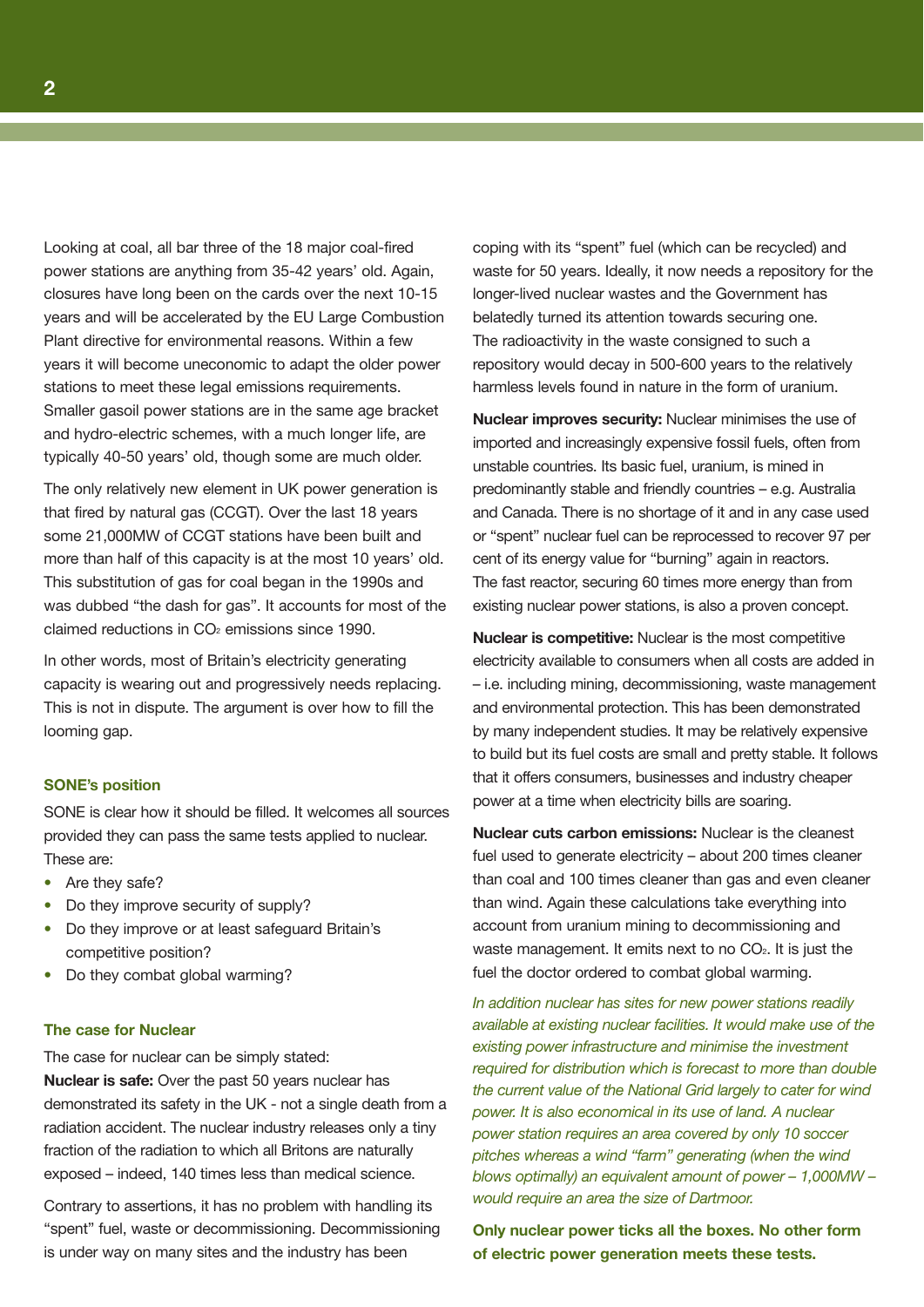#### **How do other sources fall short?**

We rehearse the limitations of other sources below:

**Renewables** – They come with four major limitations – availability, predictability – i.e. reliability – land requirements and price. We also have to distinguish between gleams in the eye, the unproven and the simply limited.

The "Green" vision of an energy-efficient Britain driven by renewable and alternative sources of energy is no more than that – and an unachievable gleam in the eye on the basis of existing technology.

**Wavepower**, for example, has yet to be a proven supplier of power in any quantity, let alone at what cost. The Osprey plant was wrecked off Scotland within 48 hours. A device called Pelamis is currently being tested but a structure more than 100 miles long would be required to replace a large conventional power station.

In this country **geothermal** power and **methane** from tips are always going to be marginal.

**Wind** is unpredictable and therefore unreliable. **Solar** is no use at night and achieves its maximum output at midday when it is least required. **Tidal** is predictable but cannot be relied on during the several hours of slack water between tides, which vary in time every day. The French have never repeated their La Rance tidal experiment in Brittany.

Given an adequate flow of water, **hydro-power** is predictable and contributes substantially to clean energy supplies throughout the world. But in Britain it is generally regarded as fully developed.

**Biomass** – i.e. wood – is one of the oldest sources of energy. But, like crops for fuel, it is a dilute source of energy and requires vast amounts of land to grow it. These are simply not available in Britain. A biomassfuelled 1,000MW power station would require a forest the size of North Wales. Biomass is certainly a predictable source of energy, but it will inevitably remain marginal.

If renewable power cannot be predicted or is not available, or even if its collapse is predictable, it has to be backed up by predictable and reliable sources of power such as coal, gas, oil or nuclear. That means that when fossil fuels are used for back up it avoids relatively little CO<sub>2</sub> production. Indeed, it could increase greenhouse gas emissions because conventional power stations have to be kept spinning, with all the inefficiency and production of  $CO<sub>2</sub>$  that is entailed, to chip in when renewable sources fail. That is why Denmark, often held up as an example for its exploitation of renewable energy, has twice the carbon emissions per capita of nuclear- and hydro-powered France and Sweden.

There is very serious doubt whether any number of wind power stations and solar panels would render a single conventional power station redundant. E.ON, the international energy company, claims that 90 per cent of it would have to be backed up by conventional power generators. Other authorities say that, regardless of the intermittent renewables provision, enough conventional plant would have to be retained to meet maximum estimated peak demand because of those renewables' unreliability. This raises the serious matter of wasteful investment and costs to be borne by the consumer. Some experts even argue that, given the huge role proposed for wind, additional fossil fuel stations would have to be built.

Finally, not a single wind turbine would be built or solar panel installed without subsidy. That subsidy, which doubles the price paid for power to wind turbine operators – in other words, a 100 per cent subsidy – is paid for by consumers. It is already costing them at least £50 a year on their electricity bills and some projections suggest that figure could rise to £400 a year.

**In other words, available intermittent renewables may be safe but they do nothing to improve security of supply and little to combat global warming. They damage our competitiveness. And because they are dilute sources of energy they require vast amounts of land or ocean. They in no way offer an alternative to nuclear and cannot compete with it.**

#### **Gas**

Natural gas power stations are relatively quick and inexpensive to build but their running costs are becoming progressively higher. Fuel represents about 75 per cent of the cost of the electricity they generate compared to uranium's 20% of nuclear costs. Moreover, the price of gas is likely to get more rather than less expensive in the future because of rising demand.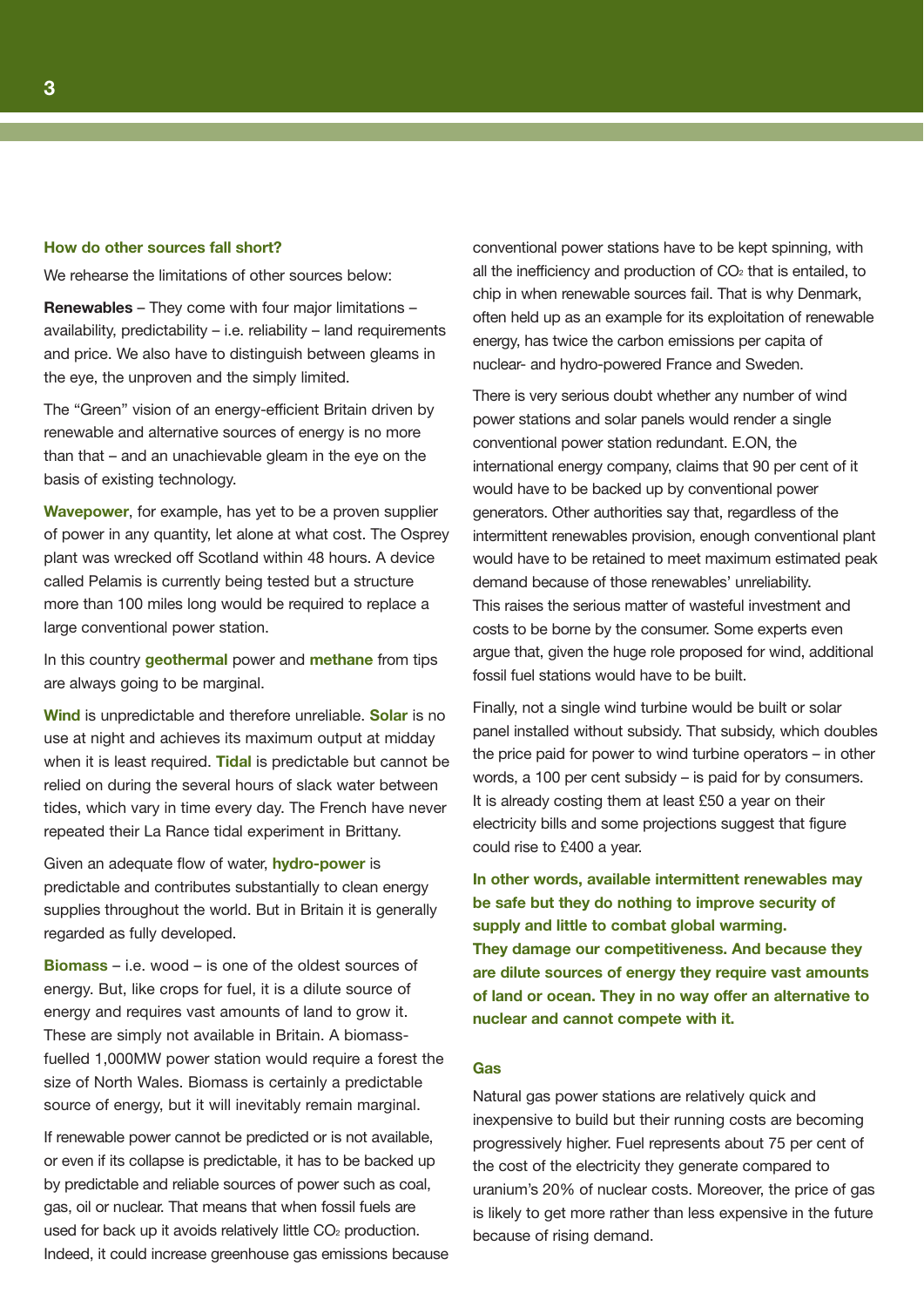As North Sea gas production falls more and more – up to 80-90 per cent of our needs - will have to be imported, notably from some politically unreliable suppliers such as Russia and Islamic countries. Moreover, suppliers in politically stable countries – e.g. Norway - will seek to conserve dwindling reserves and sell to the highest bidder in a seller's market. This undermines the UK's energy security at a time when other nations are striving to reduce their reliance on imports. There are also concerns about the adequacy of supply in the foreseeable future because of a shortage of gas storage in Britain.

While emitting half the carbon of coal, gas is nonetheless a "dirty" fuel – producing roughly a hundred times more carbon per unit of electrical output than nuclear. It contributes to global warming.

**Gas cannot compete with nuclear in terms of security of supply and avoidance of CO2 emissions and, while it will be necessary to burn it for many years to come, it is unlikely to be able to compete with nuclear in the generation of electricity.**

#### **Coal**

Coal is plentiful and Britain still has large reserves that might become economic in the future. For the foreseeable future we shall rely mainly on imported coal. Its price has been rising because of increasing demand for gas, its major competitor as the generator of electricity in the UK.

It would have an assured future as a power station fuel if it were not the dirtiest apart from peat – emitting 200 times as much carbon as nuclear and twice as much as gas. For this reason, "Greens" are campaigning against plans to build a new coal-fired power station at Kingsnorth in North Kent.

Experiments are in train to demonstrate the feasibility of capturing the carbon emitted by power station flues and piping it for sequestration in former oil and gas bearing sediments under the North Sea. Flushing oil and gasfields with CO<sub>2</sub> is an established technique to improve oil and gas production but its application to the vast electricity industry is another matter. So is the ability permanently to lock up CO<sub>2</sub> in strata.

Two things are clear: it will be some years before we have the measure of clean coal technology – as it is described – and its cost. Early estimates suggest that it could double the price of electricity.

**Clean coal would offer coal an expanding future as a power station fuel and, to the extent that the coal was produced in the UK, could increase security of electricity supply. It remains to be seen whether it could ever be competitive with nuclear. As things stand, coal simply cannot compete with nuclear if its environmental costs are included.** 

#### **Energy conservation**

Theoretically, energy conservation has great potential. The problem lies in realising it.

Scientists and engineers have steadily secured more work from the energy we use and will continue to do so, though it gets harder the more you extract from the same technology. Machinery, appliances, vehicles and buildings will become more energy efficient and we should encourage this. But man's ingenuity will also devise more ways of using energy and people will use the money they save from greater energy efficiency to buy more energy-using appliances.

Perhaps the best we can hope for is that energy conservation in all its forms will minimise the increase in demand for electricity, especially in view of the range of power-driven technology increasingly available to children.

It is possible to cut energy use drastically in an emergency through restrictions and severe price increases. But consumers soon grow restive and, outside crises, Governments find it politically difficult to impose swingeing, demand-reducing price increases. In any case, higher prices damage competitiveness if imposed unilaterally.

**It does not make sense to waste energy and we should certainly build energy saving into our way of life. But historically electricity demand has been rising by 1-1.5% a year and it would be extremely unwise to rely on energy conservation to reduce demand in the belief that it will avoid the construction of new power stations.** 

**Energy conservation, including the more efficient use of energy, certainly does not invalidate the case for more nuclear power stations.**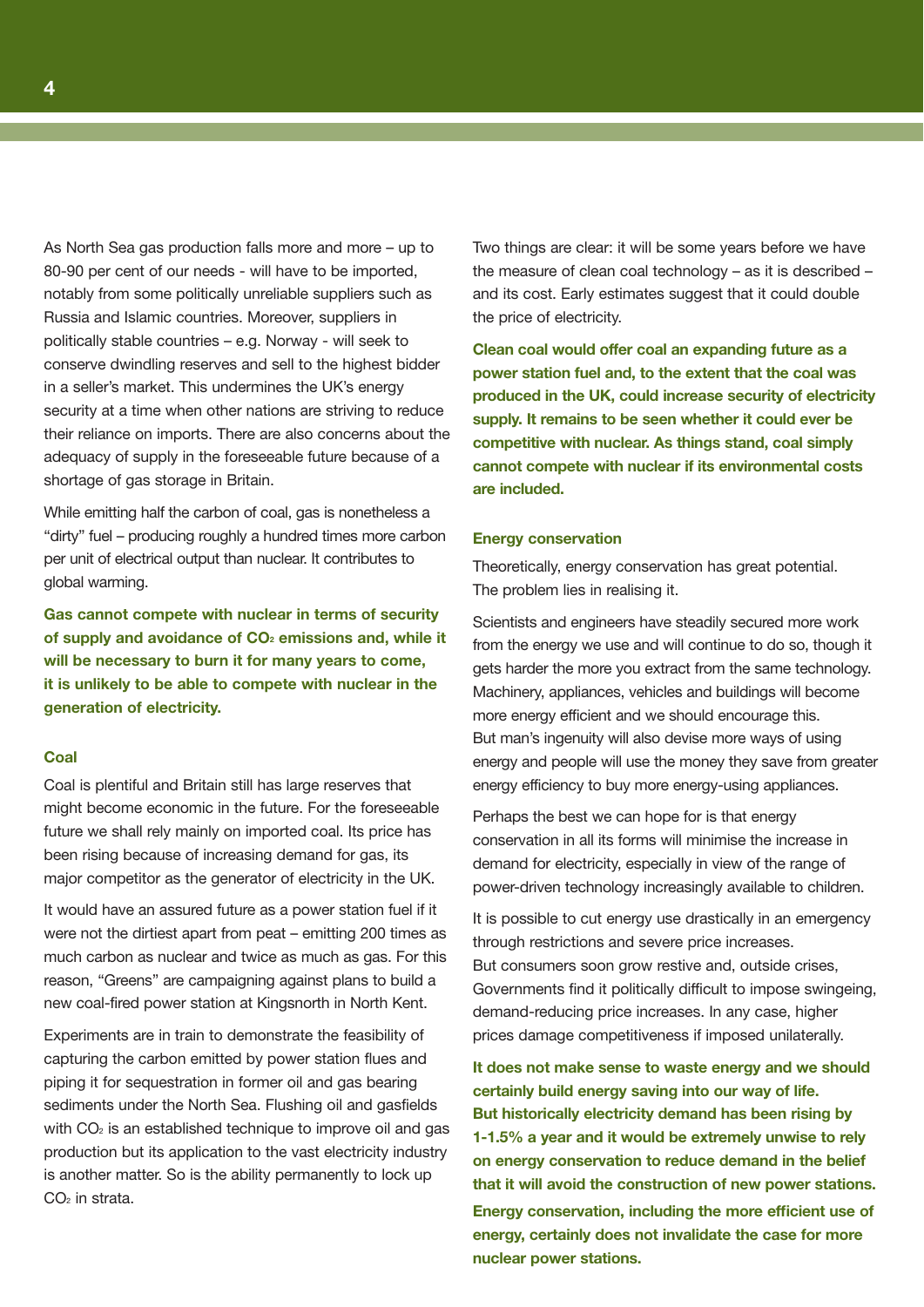#### **The immediate future**

It ill behoves those "Greens" who continue to campaign against nuclear power to say it is irrelevant to our immediate needs because the first of a new generation of nuclear power stations could not be operational before 2017 at the earliest.

It is probably true to say that, in present circumstances, no new nuclear power station could be on line before then. But the "Greens" have done everything they can first to eliminate nuclear from consideration and now to delay the construction of new nuclear power stations. If the national interest had been served, these would have been started at least 10 years ago.

The "Green" movement will bear a heavy responsibility if, as seems likely, Britain is hampered by power cuts in the foreseeable future and burns more CO<sub>2</sub> producing gas and coal as a result of its opposition to nuclear.

The harsh reality is that without a new urgency in energy policy we shall have to rely increasingly on expensive, imported gas to replace coal-fired and nuclear generated electricity. Renewables, as we have shown, are no solution to our energy needs and certainly no alternative to nuclear.

The fact that nuclear is not an instant remedy for past neglect is no argument against it. We need all the nuclear power we can get as soon as we can get it. Longer term it will be crucial to securing adequate supplies of competitive power, fossil fuel substitution and the effective reduction of carbon emissions.

**It is curious that the so-called "Greens" are passionately opposed to the one fuel that could, as they emotively put it, save the planet.** 

**The more coal and gas we rely on to generate electricity the less our chances – already remote – of meeting our greenhouse gas emissions targets and the more vulnerable we shall be to price increases and politically-motivated interruptions in supply.**

#### **The diversion**

To make matters worse the EU has committed member states to produce 20 per cent of Europe's energy from renewable sources by 2020. It is doubtful whether EU Ministers knew what they were doing when they statutorily imposed on themselves this task. It requires the generation of up to 40 per cent of UK electricity from renewable sources – eight times the present level – to offset all the fossil fuels used in transport, industrial processes and domestic heating.

It is widely regarded as an utterly impossible commitment. But the Government's plans to create a new energyproducing "Gulf" in the North Sea out of wind power at a reported cost of £100bn shows how an irrational faith in renewables is diverting effort and resources from effectively meeting the threat to Britain's power supplies.

**In the interests of Britain's energy security and competitiveness and combating global warming, we need new nuclear power stations NOW**

**Britain requires a new nuclear power programme URGENTLY**

**If you want to read more about nuclear issues or different aspects of energy policy you can download the following briefing notes from SONE's website at www.sone.org.uk:**

### **Briefing Note**

**(a factual document about nuclear power in the context of the energy scene) Uranium Availability Renewable and alternative sources of electricity The Hydrogen Economy Micro-generation Briefing Note The Management of Nuclear Waste Plutonium in Perspective Nuclear Power in Perspective Energy and Power – Dispelling the Fog**